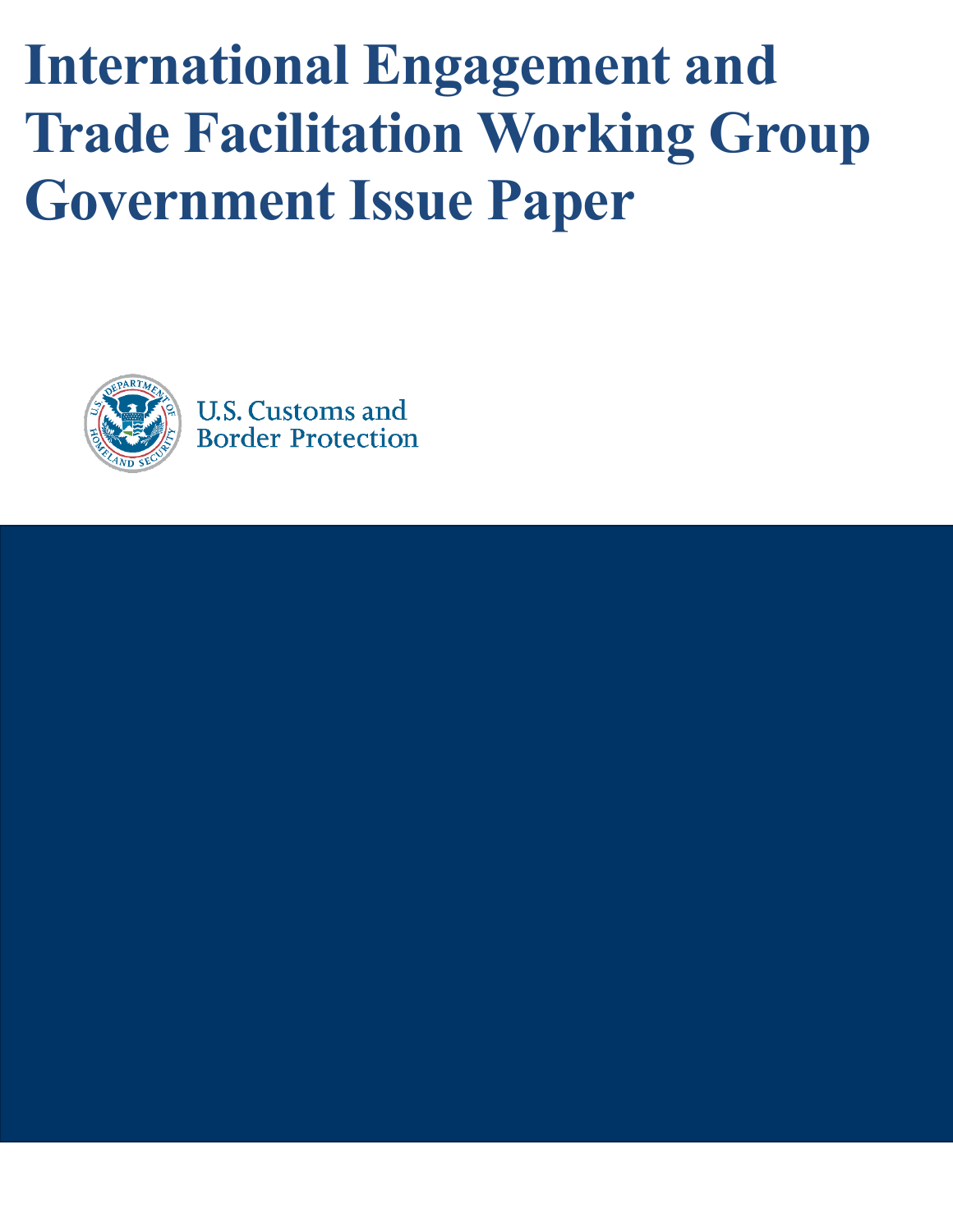### **ADVISORY COMMITTEE ON COMMERCIAL OPERATIONS to U.S. CUSTOMS AND BORDER PROTECTION (COAC)**

#### **Government Report on: International Engagement and Trade Facilitation**

### **November 17, 2016**

## **Status:**

The COAC Trade Modernization Subcommittee has established the International Engagement and Trade Facilitation Working Group (IETF) that will seek to identify barriers to effective and efficient trade with our most prominent trade partners (e.g., BRIC countries and FTA partners). Founded through recommendations from the 14th COAC session, IETF will offer practical strategic approaches and solutions/suggestions to encourage the adoption of best practices through engagement with the World Customs Organization (WCO) and for the implementation of the World Trade Organization (WTO) Trade Facilitation Agreement (TFA). To achieve this, IETF is working to:

- 1) identify examples of best practices that U.S. businesses experience in the United States and abroad that facilitate trade and could be applied globally;
- 2) propose methods to make customs controls and procedures more efficient and uniform globally; and
- 3) collaborate with critical government offices such as the Office of the U.S. Trade Representative, the International Trade Administration, and the U.S. International Trade Commission to enhance trade stakeholder engagement.

Since October 2015, IETF has convened several times, and has expanded to include additional representation from both government and the trade. IETF works to support the mission of CBP at the WCO. Below are many of the drivers that influence the group's international outreach and trade facilitation efforts:

# **Background:**

**WTO TFA:** The World Trade Organization Trade Facilitation Agreement (WTO TFA) was developed to minimize or eliminate the vast amount of "red tape" that exists in moving goods across borders. The WTO TFA, initiated at the 2013 Bali Ministerial Conference, contains provisions for expediting the movement, release and clearance of goods (including goods in transit), and sets out measures for effective cooperation between customs and other appropriate authorities on trade facilitation and customs compliance issues.

Ratification of the WTO TFA requires that two thirds of the 164 WTO member countries agree to it, (110 countries), for the TFA to enter into force. As of October 27, 2016, 95 countries have ratified the agreement (representing more than 85 percent of the ratifications needed to bring the Agreement into force): Hong Kong China, Singapore, the United States, Mauritius, Malaysia, Japan, Australia, Botswana, Trinidad and Tobago, the Republic of Korea, Nicaragua, Niger, Belize, Switzerland, Chinese Taipei, China, Liechtenstein, Lao PDR, New Zealand, Togo, Thailand, the European Union (on behalf of its 28 member states), the former Yugoslav Republic of Macedonia, Pakistan, Panama, Guyana, Côte d'Ivoire, Grenada, Saint Lucia, Kenya, Myanmar, Norway, Viet Nam, Brunei, Ukraine, Zambia, Lesotho, Georgia, Seychelles, Jamaica, Mali, Cambodia, Paraguay, Turkey, Brazil, Macao China, the United Arab Emirates, Samoa, India, the Russian Federation, Montenegro, Albania, Kazakhstan, Sri Lanka, St. Kitts and Nevis, Madagascar, the Republic of Moldova, El Salvador, Honduras, Mexico, Peru, Saudi Arabia, Bahrain, Bangladesh, and Philippines.

**Organization for Economic Co-operation and Development (OECD):** Founded in 1961, the OECD is a partnership of 34 member countries that work to stimulate economic progress and world trade. To facilitate trade, the OECD works with governments to help improve their border procedures, reduce trade costs, boost trade flows, and achieve greater benefits from international trade. The OECD has developed a set of 11 trade facilitation indicators (TFIs) that provide the most current assessment of the potential impact of implementing